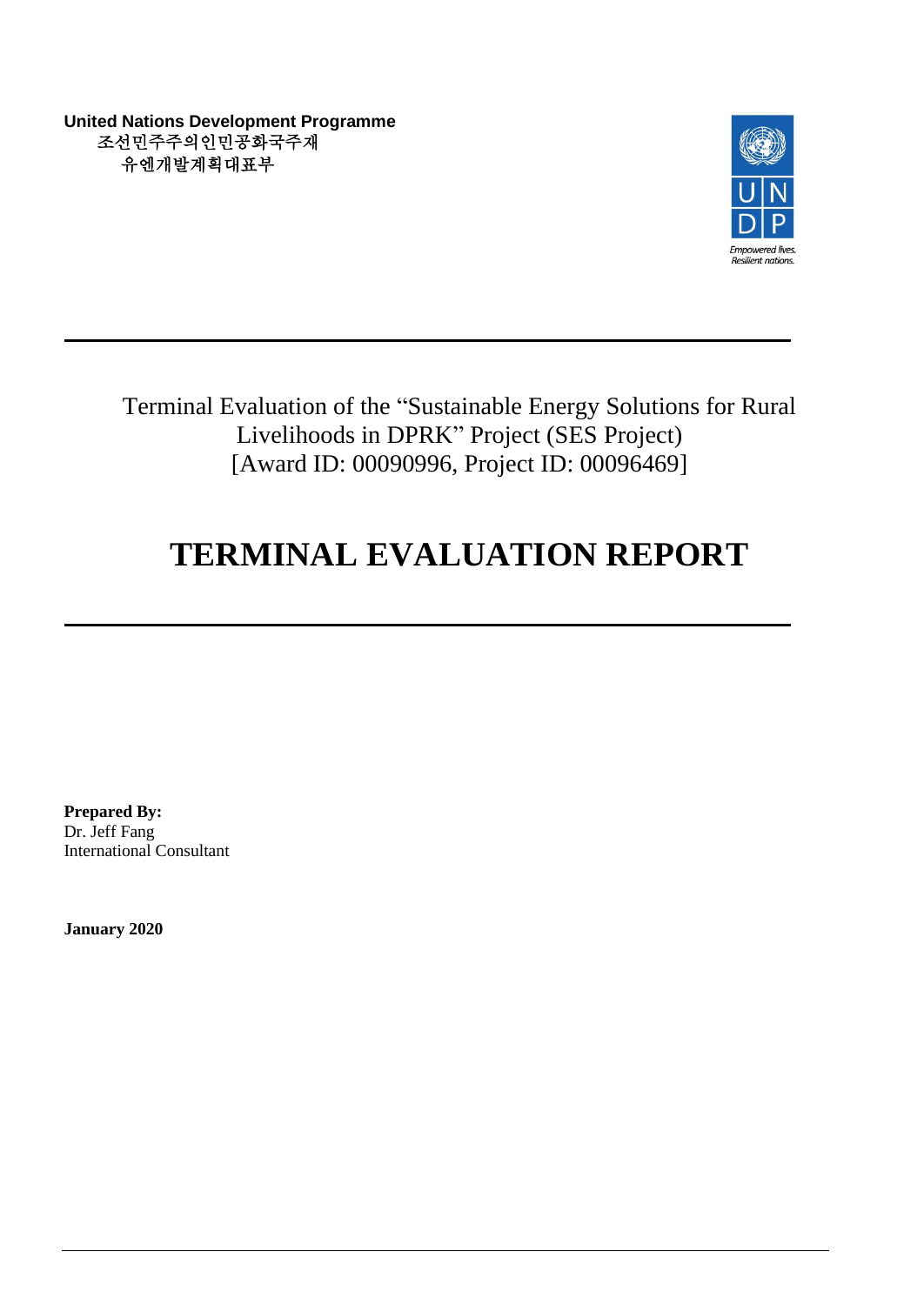# **EXECUTIVE SUMMARY**

This report is the result of the terminal evaluation mission which took place from November to December 2019, including the field mission in DPRK from 2 to 9 December 2019. It was conducted in accordance with the principles outlined in the UNEG 'Ethical Guidelines for Evaluations".

# **1. Project Summary Table**

| <b>Project Title</b>                                  | "Sustainable Energy Solutions for Rural Livelihoods in DPRK" Project<br>(SES Project)                                                                                                                                                                                                                                                                                                                                                                                                                                                                                         |               |                                                           |            |
|-------------------------------------------------------|-------------------------------------------------------------------------------------------------------------------------------------------------------------------------------------------------------------------------------------------------------------------------------------------------------------------------------------------------------------------------------------------------------------------------------------------------------------------------------------------------------------------------------------------------------------------------------|---------------|-----------------------------------------------------------|------------|
| <b>ATLAS Business</b><br>Unit, Award #,<br>Project ID | <b>Business Unit: UNDP DPRK</b><br>Award ID: 00090996, Project ID: 00096469                                                                                                                                                                                                                                                                                                                                                                                                                                                                                                   |               |                                                           |            |
| Country:                                              | <b>DPRK</b>                                                                                                                                                                                                                                                                                                                                                                                                                                                                                                                                                                   | hired:        | Date project manager                                      | March 2016 |
| Region:                                               | Northeast Asia                                                                                                                                                                                                                                                                                                                                                                                                                                                                                                                                                                |               | Planned closing date:                                     | 31-12-2019 |
| Project Document<br>(ProDoc) Signature<br>Date:       | 26-08-2015                                                                                                                                                                                                                                                                                                                                                                                                                                                                                                                                                                    | closing date: | If revised, proposed.                                     |            |
| Executing Agency/<br>Implementing<br>Partner:         | <b>UNDP DPRK CO</b>                                                                                                                                                                                                                                                                                                                                                                                                                                                                                                                                                           |               |                                                           |            |
| Other project<br>partners:                            | National Coordinating Committee (NCC) for UNDP<br>Ministry of Electric Power Industry (MEPI)<br>State Academy of Sciences (SAOS)<br>State Commission of Science and Technology (SCoST)<br>• Central Bureau of Statistics (CBS)<br>• Local counterparts at the county level: CPCs, NTDCs and beneficiaries of<br>Hoechang County (South Pyongan Province), Singye County (North<br>Hwanghae Province), Yonsan County (North Hwanghae Province), Unsan<br>County (North Pyongan Province), Kaechon City (South Pyongan Province)<br>and Yangdok County (South Pyongan Province) |               |                                                           |            |
| <b>Project Financing</b>                              | at Senior Management/Executive Board Level<br>endorsement (US\$)                                                                                                                                                                                                                                                                                                                                                                                                                                                                                                              |               | Expenditure<br>Actual<br>at<br>Terminal Evaluation (US\$) |            |
| $[1]$ UNDP<br>contribution:                           | US\$6,117,572 (approved PRODOC budget)                                                                                                                                                                                                                                                                                                                                                                                                                                                                                                                                        |               | US\$ 4,169,390.18                                         |            |
| [2] Government:                                       | In-kind contributions                                                                                                                                                                                                                                                                                                                                                                                                                                                                                                                                                         |               | In-kind contributions                                     |            |
| [3] Other partners:                                   |                                                                                                                                                                                                                                                                                                                                                                                                                                                                                                                                                                               |               |                                                           |            |
| <b>Project Total Costs</b>                            | US\$6,691,380                                                                                                                                                                                                                                                                                                                                                                                                                                                                                                                                                                 |               | US\$ 4,169,390.18<br>(as of 3 December 2019)              |            |

## **2. Project Description in Brief**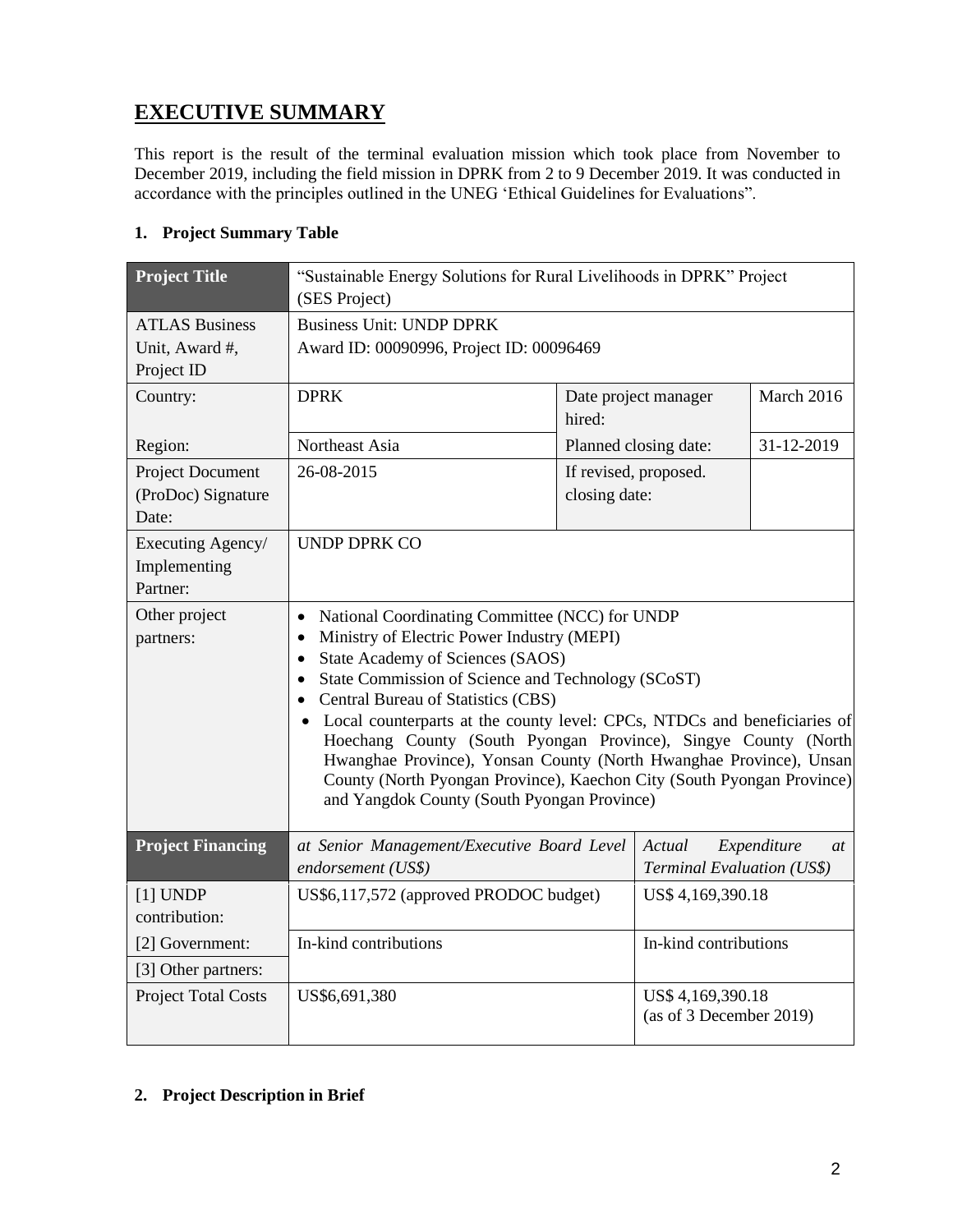DPRK experienced significant economic ramifications as a result of the collapsed socialist market systems in the 1990s. Combining with frequent severe natural disasters in the country, DPRK and its people faced socio-economic challenges. Hence, the DPRK national development strategy considered improvement in people's living standards as a high priority.

Rural areas and communities in DPRK lacked access to adequate and reliable energy services due to:

- i. insufficient supply of primary energy inputs;
- ii. inadequate infrastructure, technological and managerial know-how and competence for the sustainable exploitation of local renewable energy sources; and
- iii. lack of appropriate operational modalities enabling the sustainable delivery of the technologies to provide basic energy services.

The SES Project addresses this developmental challenge by drawing upon the lessons from two previous UNDP DPRK projects that focused on sustainable energy i.e. Sustainable Renewable Energy Development Programme (SRED), and Small Wind Energy Development Project for Rural Areas (SWEDPRA).

The SES Project focuses on the attainment of effective and sustainable local energy solutions that generate positive impact among rural beneficiaries. The SES Project will reinforce sustainability aspects and aims to strengthen energy service delivery at the local level.

The SES Project was formulated in August 2015 with the following objective:

#### *To provide local rural communities in pilot areas with adequate, secure and reliable access to renewable energy resources, cost-effective energy efficiency and energy conservation technologies for meeting basic energy demands under appropriate operational modalities.*

In order to achieve the above project objective, four outputs are expected from the SES Project:

- Output 1: Information about energy resources and feasible RE/EE solutions updated and made accessible to local beneficiaries.
- Output 2: Increased technical know-how of county-level personnel for energy planning and sustainable management of local renewable energy resources.
- Output 3: Strengthened supply chains for the delivery of appropriate RE/EE solutions for local communities in rural areas.
- Output 4: Increased energy security and self-reliance of rural population through the implementation of RE/EE solutions for local communities.

The SES Project is aligned with the UNDP DPRK CPD Outcome 6 which is "Strengthened enabling environment for use of conventional energy, and accessibility of alternative energy sources, and strategies in adaptation and mitigation to climate change", specifically Output 6.1 which is "Improved rural energy supply through development and utilization of renewable and conventional sources". Indirect contributions from the SES Project are expected towards the UNDP DPRK CPD Outcome 3 ("Increased standards of living and sustainable livelihood").

Adopting DIM, the SES Project's Implementing Agency is UNDP with a dedicated project management team based in the UNDP DPRK CO. An International Project Manager is responsible for the daily management of the project with assistance from national project staff and recruited consultants. The SES Project had the following project partners:

• National counterparts - NCC for UNDP, line ministries, State Institutions at the central level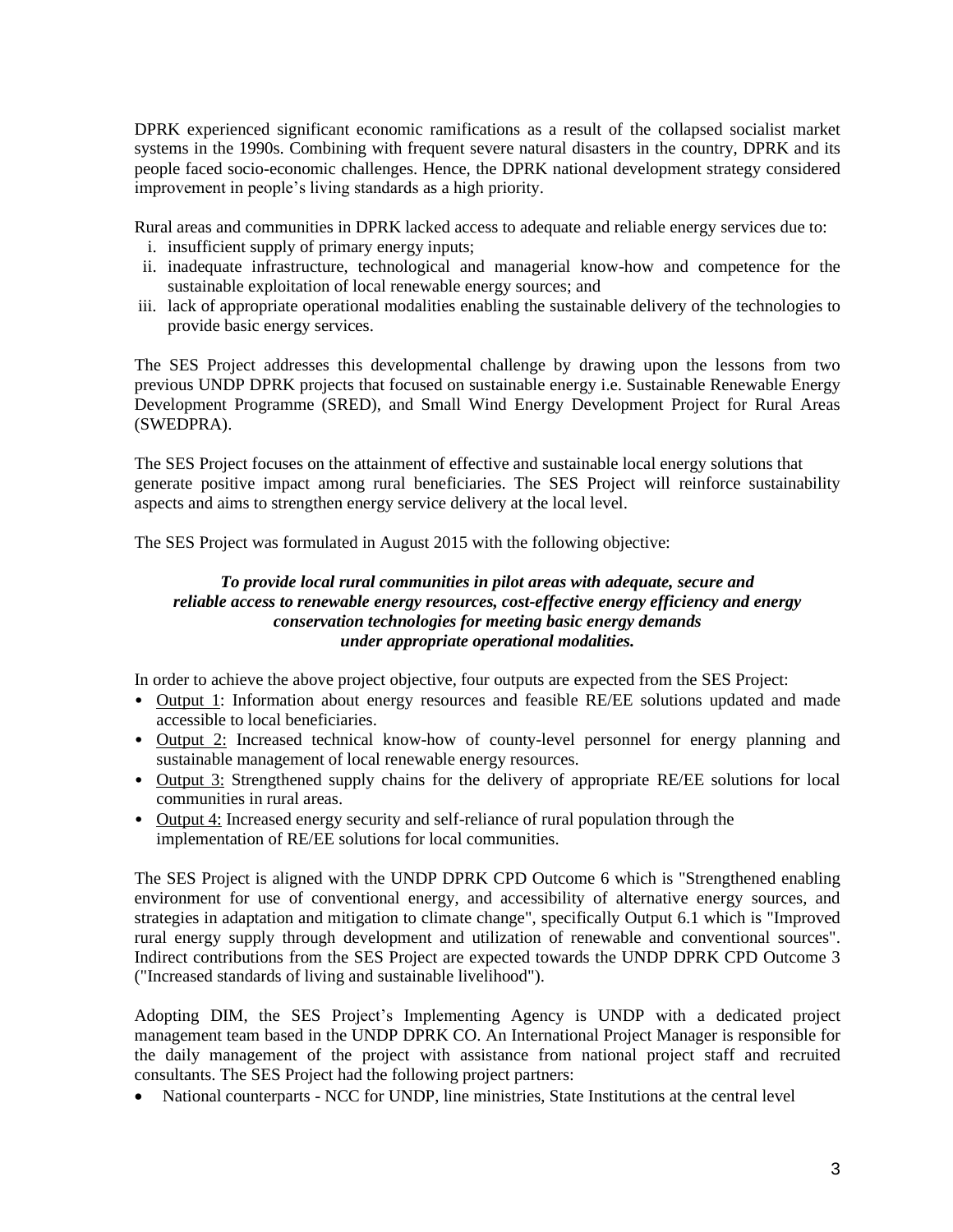• Local counterparts – County People's Committees and other key stakeholders of: Hoechang County, South Pyongan Province; Singye County, North Hwanghae Province; Yonsan County, North Hwanghae Province; Unsan County, North Pyongan Province; Kaechon City, South Pyongan Province; Yangdok County, South Pyongan Province

The SES Project has devised criteria for the selection of its sites in early 2016. Given the common parameters in terms of vulnerability, repeated exposure to disasters, and insufficient resources to respond, selected seven project sites in common with another ongoing "Strengthening the Resilience of Communities through Community-Based Disaster Risk Management" (CBDRM) Project in the portfolio, given the inter-connections between energy access and disaster management, through integrated responses to leverage synergies of both projects for a magnified development result.

## **3. Evaluation Rating Table**

| <b>Overall Results/Impact:</b>                                                                                                                                                                  | <b>Achievement Rating<sup>a</sup></b> |
|-------------------------------------------------------------------------------------------------------------------------------------------------------------------------------------------------|---------------------------------------|
|                                                                                                                                                                                                 |                                       |
| Outcome<br>Strengthened enabling environment for use of conventional energy, and accessibility of alternative energy<br>sources, and strategies in adaptation and mitigation to climate change. |                                       |
| Output 1<br>Information about energy resources and feasible RE/EE solutions updated and<br>made<br>accessible to local beneficiaries.                                                           | HS                                    |
| Output 2<br>Increased technical know-how of county-level personnel for energy planning and<br>sustainable management of local renewable energy resources.                                       | S                                     |
| Output 3<br>Strengthened supply chains for the delivery of appropriate RE/EE solutions for<br>local<br>communities in rural areas.                                                              | <b>MS</b>                             |
| Output 4<br>Increased energy security and self-reliance of rural population through the<br>implementation of RE/EE solutions for local communities                                              |                                       |
| Renewable energy solutions identified and implemented through energy<br>resource/demand assessments                                                                                             | HS                                    |
| Renewable energy solutions identified through 24 feasibility studies in<br>targeted user groups in the pilot Counties were substantively not<br>implemented<br>Note:                            | U                                     |

a. Evaluation Rating: 6. Highly Satisfactory (HS): no shortcomings

5. Satisfactory (S): minor shortcomings

4. Moderately Satisfactory (MS): moderate shortcomings 3. Moderately Unsatisfactory (MU): significant shortcomings

2. Unsatisfactory (U): major shortcomings 1. Highly Unsatisfactory (HU): severe shortcomings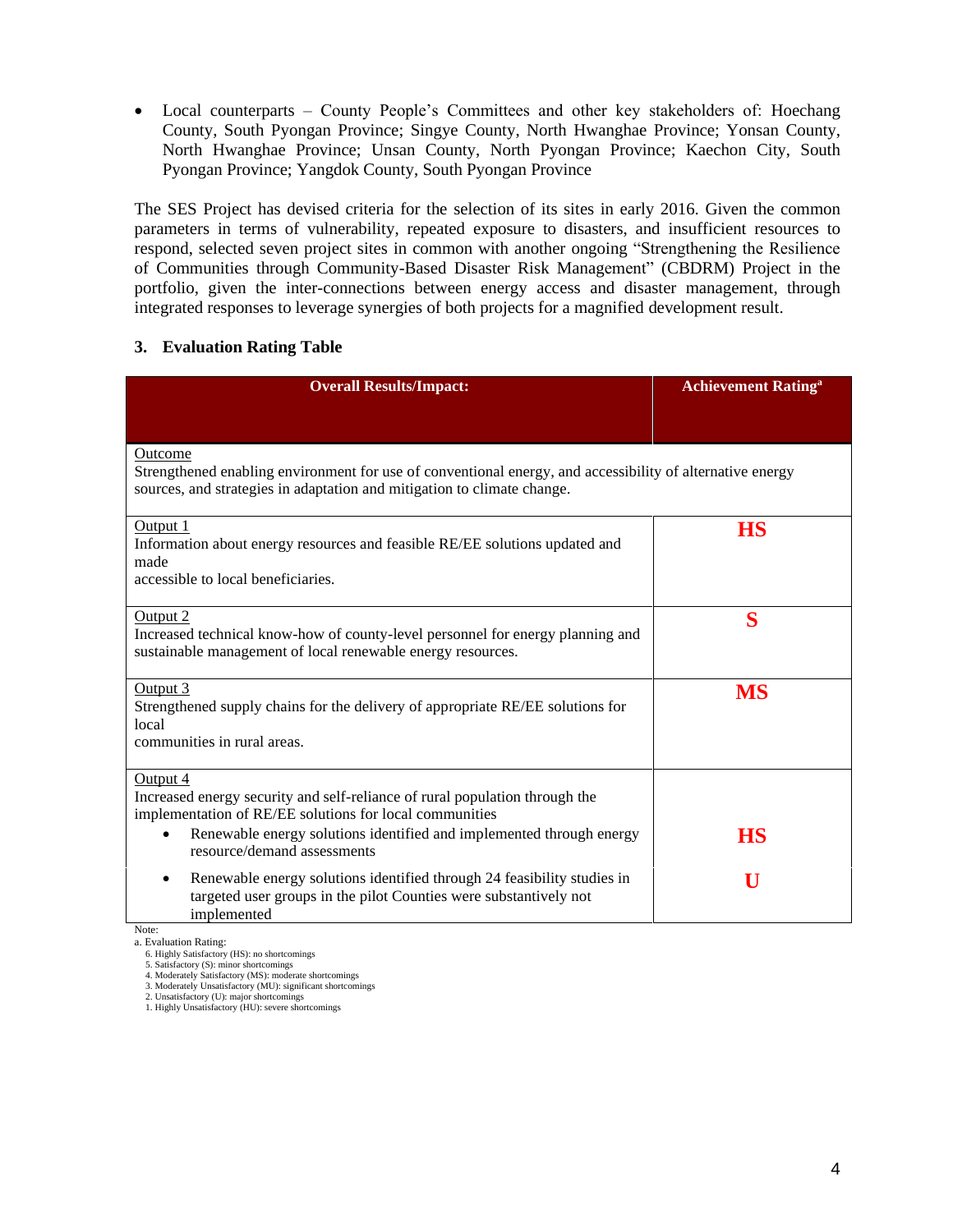| <b>Evaluation Ratings:</b> |                            |                                   |                            |
|----------------------------|----------------------------|-----------------------------------|----------------------------|
| Category                   | <b>Rating</b> <sup>b</sup> | Category                          | <b>Rating</b> <sup>b</sup> |
| Relevance                  |                            | National Ownership                |                            |
| Effectiveness              |                            | Basic Human Needs/Gender Equality |                            |
| Efficiency                 | MS                         | Synergy                           |                            |

Note:

b. Evaluation Rating:

6. Highly Satisfactory (HS): no shortcomings

5. Satisfactory (S): minor shortcomings 4. Moderately Satisfactory (MS): moderate shortcomings

3. Moderately Unsatisfactory (MU): significant shortcomings

2. Unsatisfactory (U): major shortcomings

1. Highly Unsatisfactory (HU): severe shortcomings

| <b>Sustainability Ratings</b> |                     |
|-------------------------------|---------------------|
| Category                      | Rating <sup>c</sup> |
| Sustainability                |                     |
| Note:                         |                     |

c. Sustainability Rating:

4. Likely (L): negligible risks to sustainability

3. Moderately Likely (ML): moderate risks 2. Moderately Unlikely (MU): significant risks

1. Unlikely (U): severe risks

#### **4. Summary of Conclusions and Lessons Learned**

#### Conclusion #1: Significant External Factors/Challenges Severely Affected the Project

Significant external factors/challenges beyond the control of the UNDP DPRK CO were encountered throughout the entire SES project implementation, and severely affected the timely delivery of project outputs relating to procurement-related activities. The 6 rounds of UN Sanctions on DPRK (2016- 2017) and the extended period of the banking channel disruptions/closure were identified as the main constraints.

The evaluation noted that the SES PRODOC had appropriate risk assessments which identified a total of 15 risks (1 governance risk, 3 operational risks, 5 strategic risks, 3 financial/fiduciary risks, and 3 sustainability risks) with impact and probability ratings, and prepared corresponding countermeasures/management responses which were appropriate at that point of time and during the project implementation (2015 to 2019). However, the risk analysis did not plan for scenarios of extreme UN sanction measures and the extended banking channel disruption/closure. Furthermore, the implementation of the SES PRODOC's counter-measures/management responses did not appropriately resolve the significant change of events caused by the UN Sanction measures and the extended banking channel disruption/closure during the project implementation.

Lesson Learned:

- Delayed efforts to complete procurement-related interventions, especially those listed as part of the feasibility studies severely disrupted county and village community (Ri) development plans/activities, resulting in potential economic hardship/losses and supply chain sustainability/productivity not fully realized.
- Long-term scenario planning together with annual reviews for change of direction should form part of risk assessment and mitigations in special country context projects.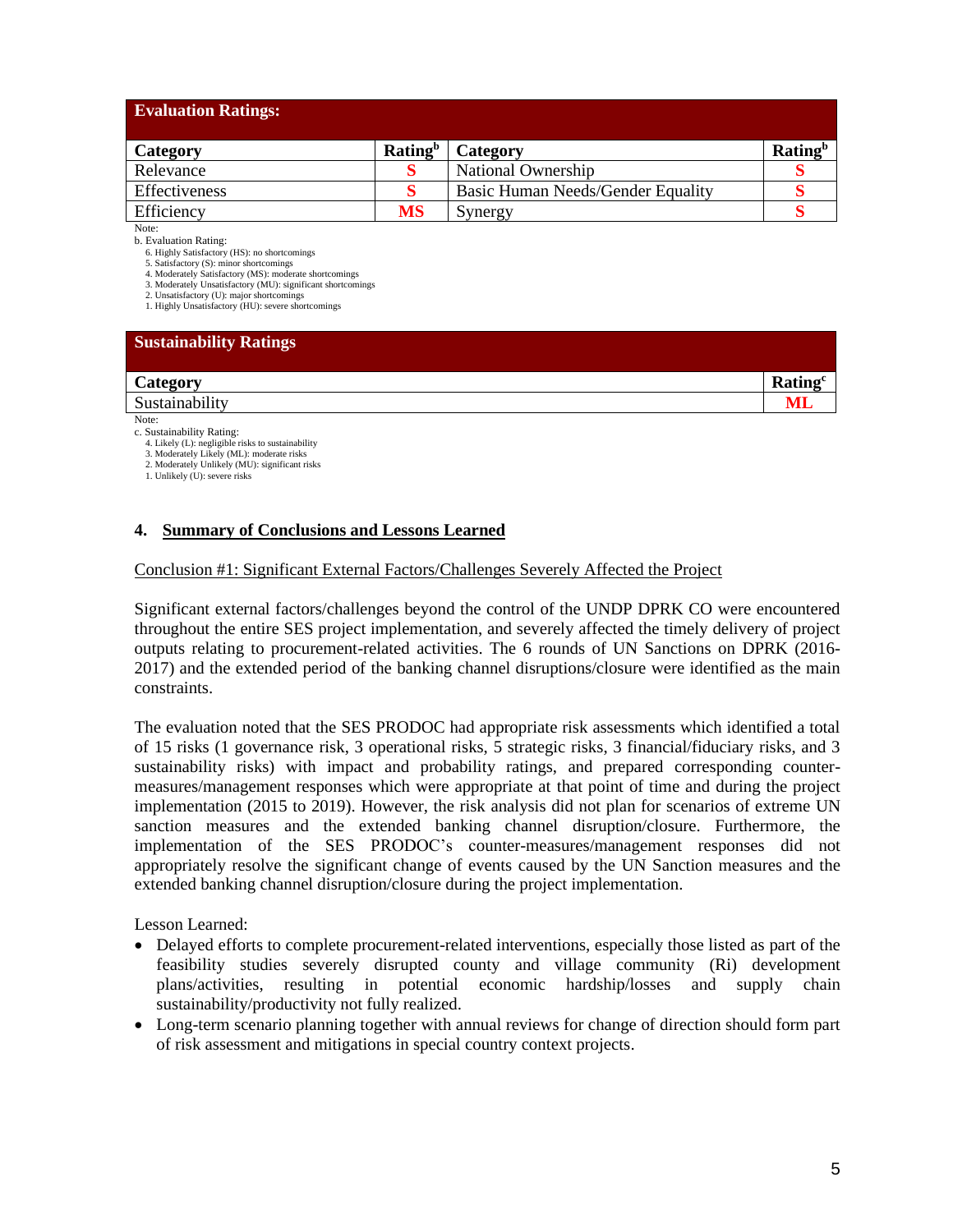#### Conclusion #2: The UNDP SES Project Team has done their best but there is room for improvement in project implementation

Despite the challenging circumstances, The SES Project Team has done their best and laid strong foundations to enable sustainable energy solutions at the village community (Ri) level. The SES Project Team was able to implement the project despite encountering the significant external factors and challenges that were beyond the control of the UNDP DPRK CO throughout the entire SES Project by:

- displaying good project management abilities and effectively utilising appropriate project management tools to implement the SES Project to the best of their abilities
- applying effective adaptive management in planning procurement activities

However, improvements/consistencies could still be further strengthened in the following areas:

- 1. Registering/updates of assets/delivered items list and tagging of assets/delivered items by project team, in full compliance and adherence to relevant UNDP Policies and Procedures and UNDP DPRK Guidelines for Field Monitoring Visits, should be more consistent to ensure complete and proper physical verification and handover for the intended use/purpose.
- 2. Signed acceptance at time of delivery and physical verification of all assets/items from the project, while continuing to monitor on the use of delivered items and assets in full operations, should be more consistent. This ensures successful delivery onsite and the use of the delivered items for their intended purpose to achieve the desired project results.
- 3. Field data collection to measure effectiveness and impact on completed project activities.
- 4. For improved financial accountability and transparency purposes as part of demonstrating the efficient use of funding on project output-based activities, future financial reporting processes and templates of UNDP DPRK projects should:
	- track and report consistent financial figures (budget and actual expenditure).
	- have consistent comparisons between budget and actual expenditure, as per project outputs, based on project CDRs, for submissions of all relevant project reports (including annual progress reports and submissions to PSC meetings).

#### Lesson Learned:

To maintain sustainability and determine any project output/activity effectiveness and impact, even after any formal hand-over and/or completion of project output technical support and assistance, it is important that project teams, at minimum during project implementation, still continue monitoring and reporting on post project initiatives, including the use of the assets and delivered equipment items after handover to project beneficiaries. This would ensure successful delivery onsite and the use of the delivered items for their intended purpose to achieve the desired project results.

For improved financial accountability and transparency purposes, financial reporting processes and templates should be consistent, especially on the:

- tracking and reporting of financial figures (budget and actual expenditure).
- consistent comparisons between budget and actual expenditure to demonstrate the efficient use of funding on project output-based activities.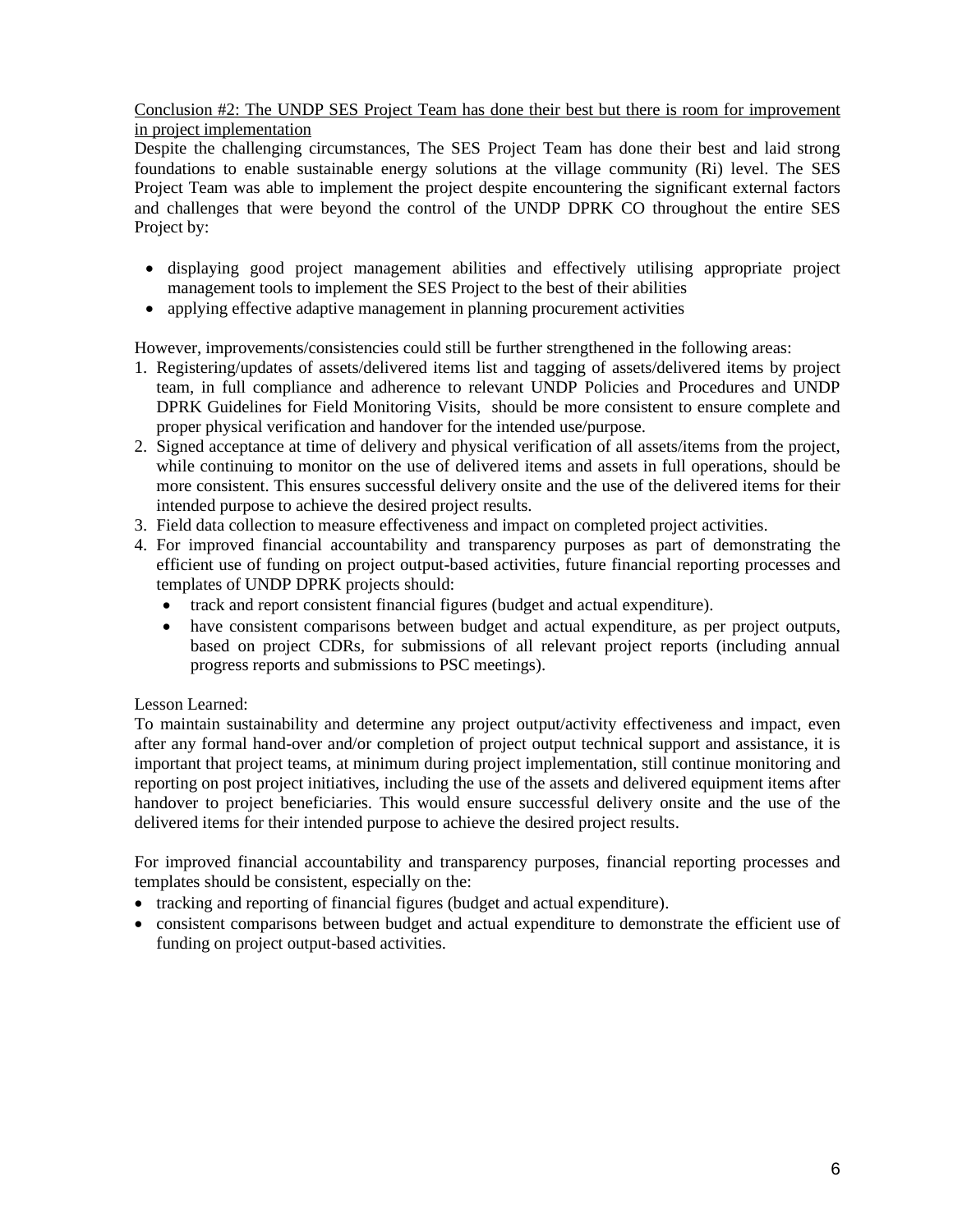Conclusion #3: SES model has potential for replication across DPRK but requires strong national ownership and commitment as the key to overcome any difficulties faced and achieve optimum results

The high level of national and local ownership ensured sustainability and positive environmental impact, despite the SES Project encountering external challenges that severely constrained the project beneficiaries.

The SES model has the potential to be replicated across DPRK in close partnership collaboration with National and Local Counterparts. However, this replication must be complemented with fully sustainable and well-equipped energy supply chains to benefit the end-users at the county/village community (Ri) level.

Lesson Learned:

- Strong national ownership combined with strong commitment/support and participation from CPCs and village communities (Ris) is key to accelerate the SES model to overcome any difficulties faced and achieve/bear lasting results.
- Replication of knowledge/operational capabilities and capacities of National Consultants to enhance the pool of national and local resources are strongly recommended.

Conclusion #4: Significant delays through the sanctions exemptions/clearance process and the extended banking channel disruption/closure hindered project implementation and severely affected UNDP's reputation of not being able to effectively deliver.

Significant delays through the sanctions exemptions/clearance process and the extended banking channel disruption/closure hindered project implementation and have severely affected UNDP's reputation as an organization of not being able to effectively deliver.

Many other significant achievements in the SES project at village community (Ri) level through the use of solar PV systems in 170 public institutions and EE retrofitting measures in 67 public community buildings across 15 village communities (Ris) should be given more on-the-ground recognition.

#### Lesson Learned:

Stronger on-the-ground visibility on UNDP's unique contributions would be required at current SES project sites and future SES-related interventions (such as UNDP logos, nameplates, asset/delivered item tags), and communication of project results among international and national stakeholders (through a suitable communications platform for active sharing of information and lessons learned). UNDP's reputation as an organization to deliver results would need to be restored

It is important to:

- better manage village community (Ri) expectations to avoid/minimize potential economic losses to counties/Ris due to extensive surveys, project document preparation, frequent site visits, and extended/delayed/disrupted delivery times of UNDP assets/items to project sites
- impart knowledge to local counties/village communities (Ris) on more effective electricity usage and better control of the demand and energy consumption
- observe and pay attention to safety measures and procedures for RE/EE equipment to minimize/prevent occupational accidents and hazards from occurring
- conduct an independent impact evaluation study as a future project output/activity component to measure impact effectiveness, final end-line indicators and actual benefits gained
- ensure the use of assets/delivered items for their intended purposes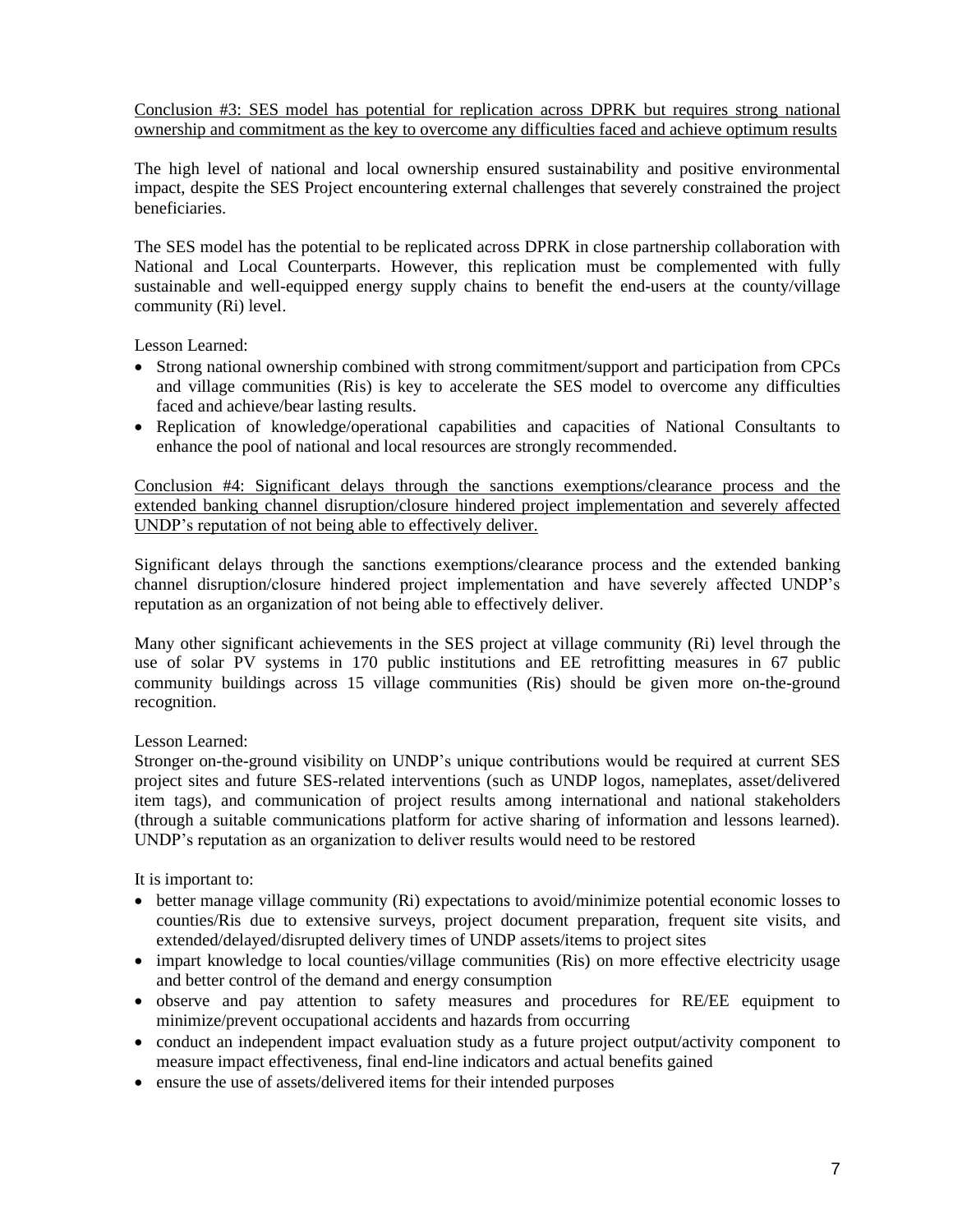#### **Key Success Story: The Use and Application of Renewable Energy/Energy Efficient Solutions to Improve Rural Livelihoods**

The SES Project aims to provide local rural village communities with adequate, secure and reliable access to renewable energy resources, cost-effective energy efficiency and energy conservation technologies for meeting basic energy demands.

UNDP made one crucial/important strategic decision in the early stages of the SES Project to identify and promptly implement RE/EE solutions at the village communities based on the comprehensive energy resource and demand assessments. The SES Project has mostly implemented humanitarianoriented activities/interventions and resulted in producing notable positive impacts, especially to the rural community social service providers such as kindergartens, nurseries, hospitals and clinics as shown below.

|                                | Prior to UNDP SES Project                                                                                                                                                                                                                                                                                                                                                                                                                                                                                                                                                                                                                                                               | Post UNDP SES Project                                                                                                                                                                                                                                                                                                                                                                                                                                                                                                                                                                                                                                                                                                                                                                                                                                                                                                      |
|--------------------------------|-----------------------------------------------------------------------------------------------------------------------------------------------------------------------------------------------------------------------------------------------------------------------------------------------------------------------------------------------------------------------------------------------------------------------------------------------------------------------------------------------------------------------------------------------------------------------------------------------------------------------------------------------------------------------------------------|----------------------------------------------------------------------------------------------------------------------------------------------------------------------------------------------------------------------------------------------------------------------------------------------------------------------------------------------------------------------------------------------------------------------------------------------------------------------------------------------------------------------------------------------------------------------------------------------------------------------------------------------------------------------------------------------------------------------------------------------------------------------------------------------------------------------------------------------------------------------------------------------------------------------------|
|                                | <b>Interventions</b>                                                                                                                                                                                                                                                                                                                                                                                                                                                                                                                                                                                                                                                                    | <b>Interventions</b>                                                                                                                                                                                                                                                                                                                                                                                                                                                                                                                                                                                                                                                                                                                                                                                                                                                                                                       |
| Kindergartens<br>and nurseries | Use of coal and firewood to heat up rooms<br>$\bullet$<br>and for cooking but the indoor temperature<br>was still not warm enough in extreme cold<br>conditions and this could increase<br>unhealthy/hazardous indoor air quality<br>conditions for the teachers and children<br>Using diesel and gasoline generators which<br>is costly to purchase and incurred high<br>maintenance costs<br>Rely on unreliable grid electricity which<br>$\bullet$<br>could only lasts a few hours a day and may<br>have frequent power supply outages/cuts<br>Forming of ice and condensation on the<br>walls would cause long-term damage to the<br>building structure                             | Teachers and children are benefiting from the<br>increased and better use of kindergartens and<br>nurseries. This is because:<br>cleaner air quality due to improved Ondol<br>floor heating system using less coal which<br>would improve the health and well-being of<br>the teachers and children inside the building<br>there is no more forming of ice and water<br>$\bullet$<br>condensation on the walls which would<br>improve the preservation and protection of<br>the building structure<br>constant electricity supply means teachers<br>can now use computers, electronic equipment<br>and televisions to provide continuous and<br>better education to the kindergarten children<br>the rooms are well insulated with suitable<br>$\bullet$<br>temperature conditions for the children to<br>rest and sleep in comfort                                                                                        |
| Hospitals and<br>clinics       | Very cold and difficult to control the indoor<br>$\bullet$<br>temperature to be constantly warm for<br>patient well-being<br>Forming of ice and water condensation on<br>the walls would cause long-term damage to<br>the building structure<br>Rely on unreliable grid electricity which<br>$\bullet$<br>could only lasts a few hours a day and<br>medical equipment could not be used<br>Use of coal to heat up the indoor<br>environment could increase<br>unhealthy/hazardous indoor air quality<br>conditions for doctors, nurses and patients<br>Cannot fully operate the hospital/clinics<br>during the night and during winter seasons<br>which can be up to 6 months in a year | Hospitals and clinics are now able to provide<br>more reliable services to vulnerable groups such<br>as elderly, pregnant women, children, the sick,<br>and people with disabilities. This is because:<br>the hospital and clinic environment now have<br>cleaner air quality (coal is not required) and<br>the indoor temperature can be controlled to<br>treat patients and ensure the comfort, health<br>and well-being of doctors, nurses and<br>patients<br>there is no more forming of ice and water<br>$\bullet$<br>condensation on the walls which would<br>improve the preservation and protection of<br>the building structure<br>constant electricity supply means medical<br>$\bullet$<br>equipment and computer equipment can be<br>used to treat patients without any disruptions<br>hospitals and clinics are now able to operate<br>24 hours a day and whole year round,<br>especially at night if need to |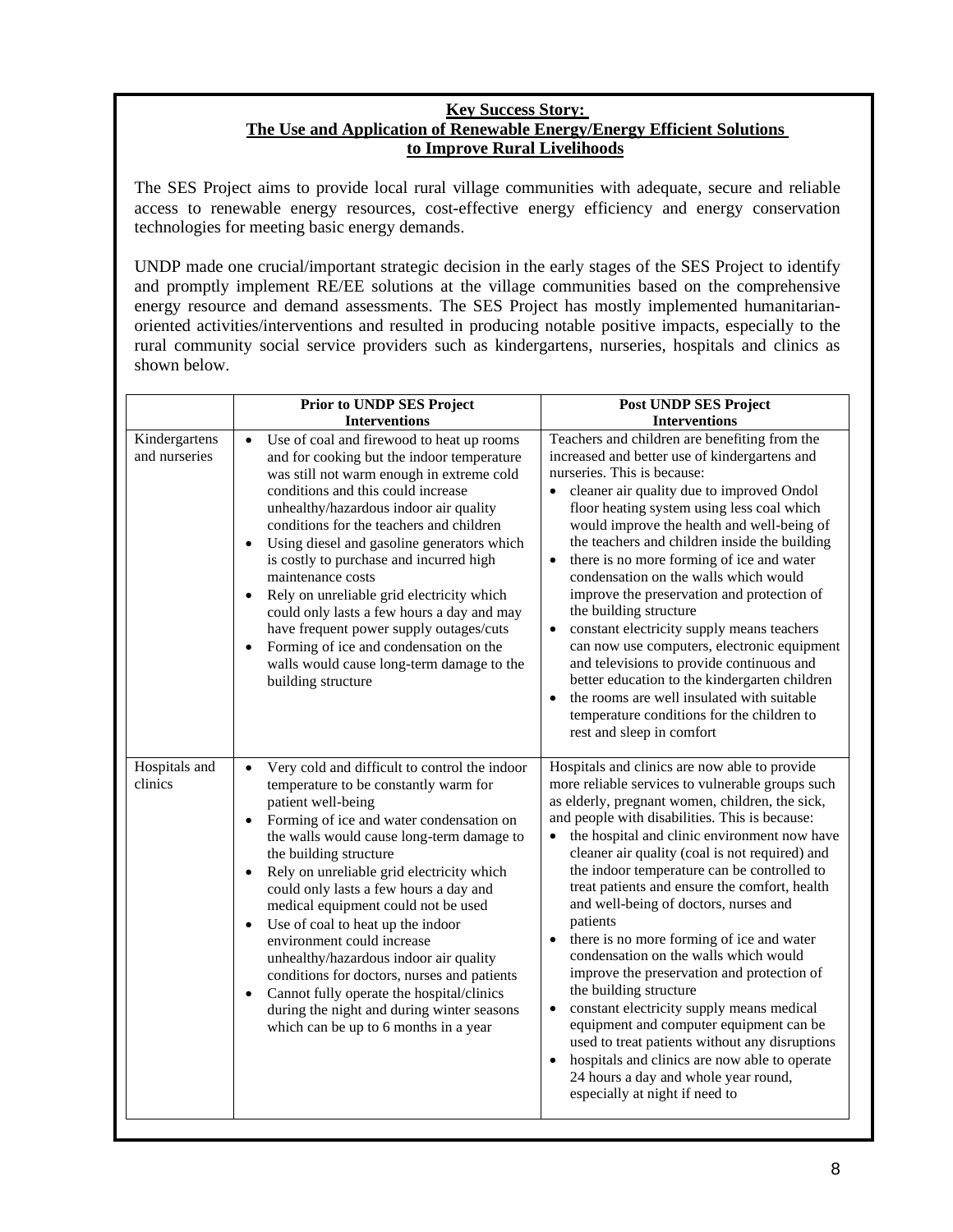#### **5. Recommendations**

The evaluation proposes 7 recommendations for consideration and implementation whereby:

• 4 operational recommendations relate to how the UNDP DPRK CO could further improve the way it operates as an organization. It is to be noted that the implementation of these recommendations would be dependent on the future of the UNDP DPRK CO structure operating in DPRK in view of the geo-political environment and the availability of an approved UNDP DPRK CPD.

#### R1: Strengthen financial reporting processes

For improved financial accountability and transparency purposes, UNDP DPRK project financial reporting processes and templates should track and report progress of consistent financial figures i.e. budget and actual expenditure for consistent comparisons between budget and actual expenditure, as per project outputs, based on project CDRs, for submissions of all relevant project reports (including annual project progress reports), to demonstrate the efficient use of funding on project output-based activities.

#### R2: Extensive review and update of country office policies and procedures with long-term scenario planning

UNDP DPRK CO should ensure that suitable policies and procedures can be implemented to resolve future issues in the event of unforeseen circumstances and minimize reputational risks by:

- R2.1) working with UNDP Regional HQ to extensively review and update all operational, procurement and financial management policies and procedures to account for all that happened within the 2015-2019 period and appropriately mitigate any future constraints.
- R2.2) incorporating extensive long-term scenario planning processes with appropriate and specific risk assessments and counter-measures.

#### R3: Consistent monitoring and reporting of assets/delivered items

To ensure successful delivery onsite and the use of the delivered items for their intended purpose to achieve the desired project results (in line with the established practice, UNDP rules and procedures and UNDP DPRK ICF guidelines), UNDP DPRK must ensure the following:

- R3.1) procurement of any equipment/materials must strictly comply to relevant UNDP Policies and Procedures, with the monitoring process/procedure stringently following UNDP DPRK Guidelines for Field Monitoring Visits.
- R3.2) project team should register any assets/items in the asset/delivered items list and physically monitor them, regardless of how they are procured given the DPRK special context working environment.
- R3.3) continuation of monitoring and reporting on the use of the assets/delivered items after handover to project beneficiaries, at minimum during project implementation, should be adhered to.

#### R4: Management of reputational risks and stakeholder expectations

To restore its reputation as an organization that can deliver, UNDP DPRK should:

- R4.1) set conditions and mechanisms to implement "Force Majeure" or early termination of projects if need to.
- R4.2) strengthen its relationship management processes with project beneficiaries such as continued field visits, as practical and as relevant as required during the project implementation period, to better manage stakeholder expectations. By doing so, this would avoid/minimize potential economic and productivity losses to counties/village communities (Ris).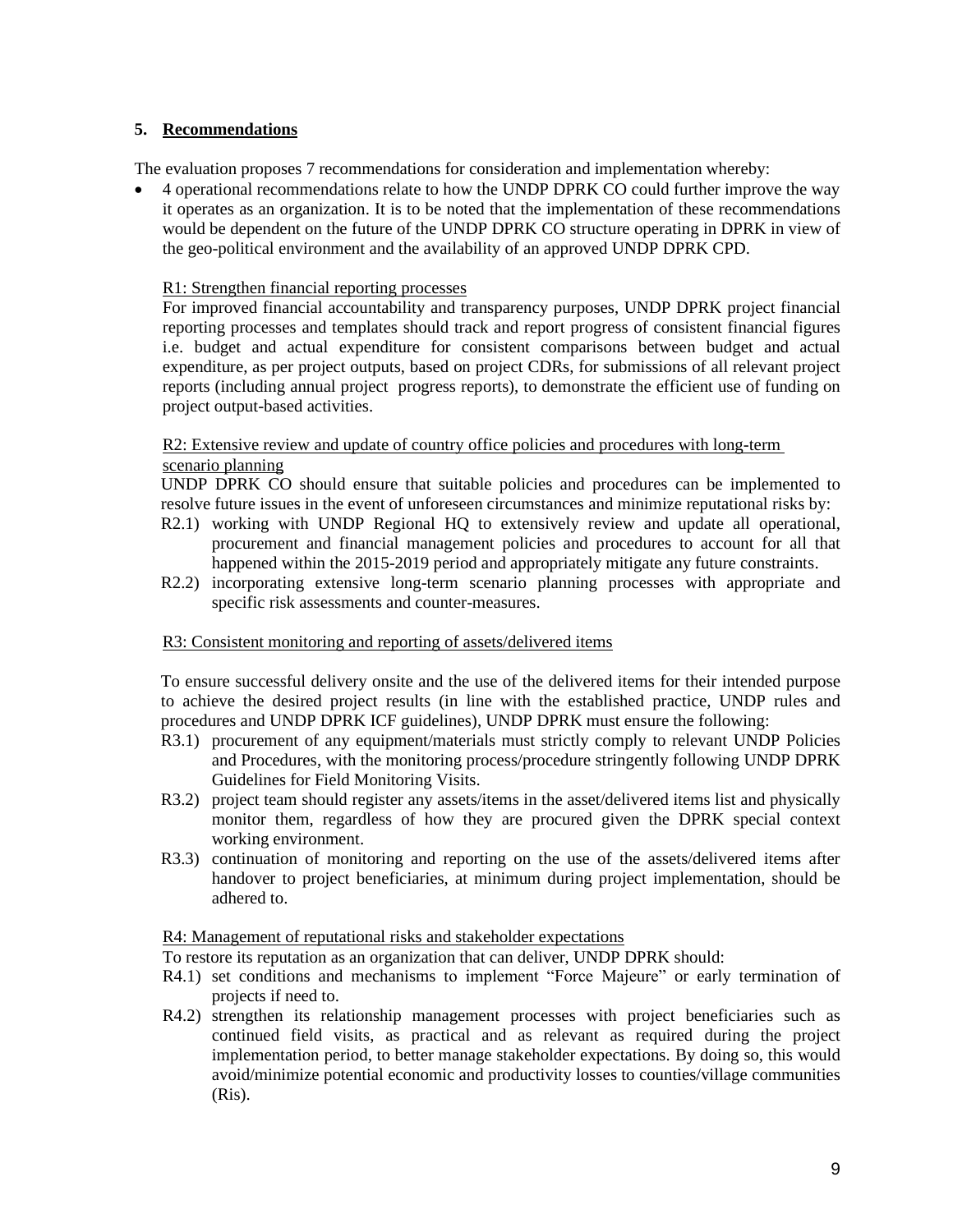- R4.3) minimize and/or avoid unequal distribution of delivered assets/items to avoid unhealthy comparisons between project beneficiaries and across any projects that have synergies.
- 3 recommendations relate to future directions by building on the successful pilot model in the SES Project. By doing so, this will further replicate and upscale with a significant focus on humanitarian-oriented interventions to attain effective and sustainable local energy solutions that generate positive impact among rural beneficiaries. Similarly, it is to be noted that the implementation of these recommendations would be dependent on the future of the UNDP DPRK CO structure operating in DPRK in view of the geo-political environment and the availability of an approved UNDP DPRK CPD.

#### R5: Rollout/replication of the SES Project in DPRK at county/village community (Ri) level

In the future of any approved UNDP CPD for DPRK, it is strongly recommended that UNDP DPRK should fully adopt the SES Project approach and continue to upscale from its successful pilot SES model for future rollout/replication at county/village community (Ri) level in DPRK. This should be done by working in close partnership with relevant DPRK national counterparts (MEPI, SCoST, SAOS and CBS) and local DPRK counties to implement at county/village community (Ri) level:

- R5.1) facilitate knowledge/operational transfer of the SES Project's procedural, operational and hands-on training manuals, guidelines, SOPs, CEMPs and other related SES equipment/materials on:
	- Hybrid RE systems (electricity production for local village community (Ri) needs in rural environments).
	- RE and EE technologies such as eco-buildings (thermal insulation materials) and Solar PV panels (high performance energy efficiency).
	- Load management (more effective electricity usage and better control of the demand and energy consumption).
	- Establishing suitable and cost-effective RE/EE centers and manufacturing/maintenance workshops as part of strengthening the county/village community (Ri) energy supply chains.
- R5.2) organize study tours, in other countries of similar context and/or culture to DPRK, for increased exposure to acquiring knowledge/application of best practices in RE/EE.
- R5.3) conduct a base-line study to establish the starting indicators of current energy consumption and socio-economic development in local village communities (Ris).
- R5.4) conduct an independent impact evaluation study, as a future project output/activity component, to measure the impact effectiveness, final end-line indicators and actual benefits gained.

#### R6: Communication of project results

To strengthen the communication of project results and recognition of UNDP's unique contributions, UNDP DPRK should implement the following:

- R6.1) It is strongly recommended that any future SES-related projects should strengthen its communication/sharing platforms to engage in closer collaboration/synergies with international organizations/agencies on SES-related activities.
- R6.2) Current SES project sites and future SES-related interventions should display stronger onthe-ground visibility of UNDP's unique contributions at the county/village community (Ri) level through the consistent placing of UNDP logos, nameplates and/or asset/delivered item tags.